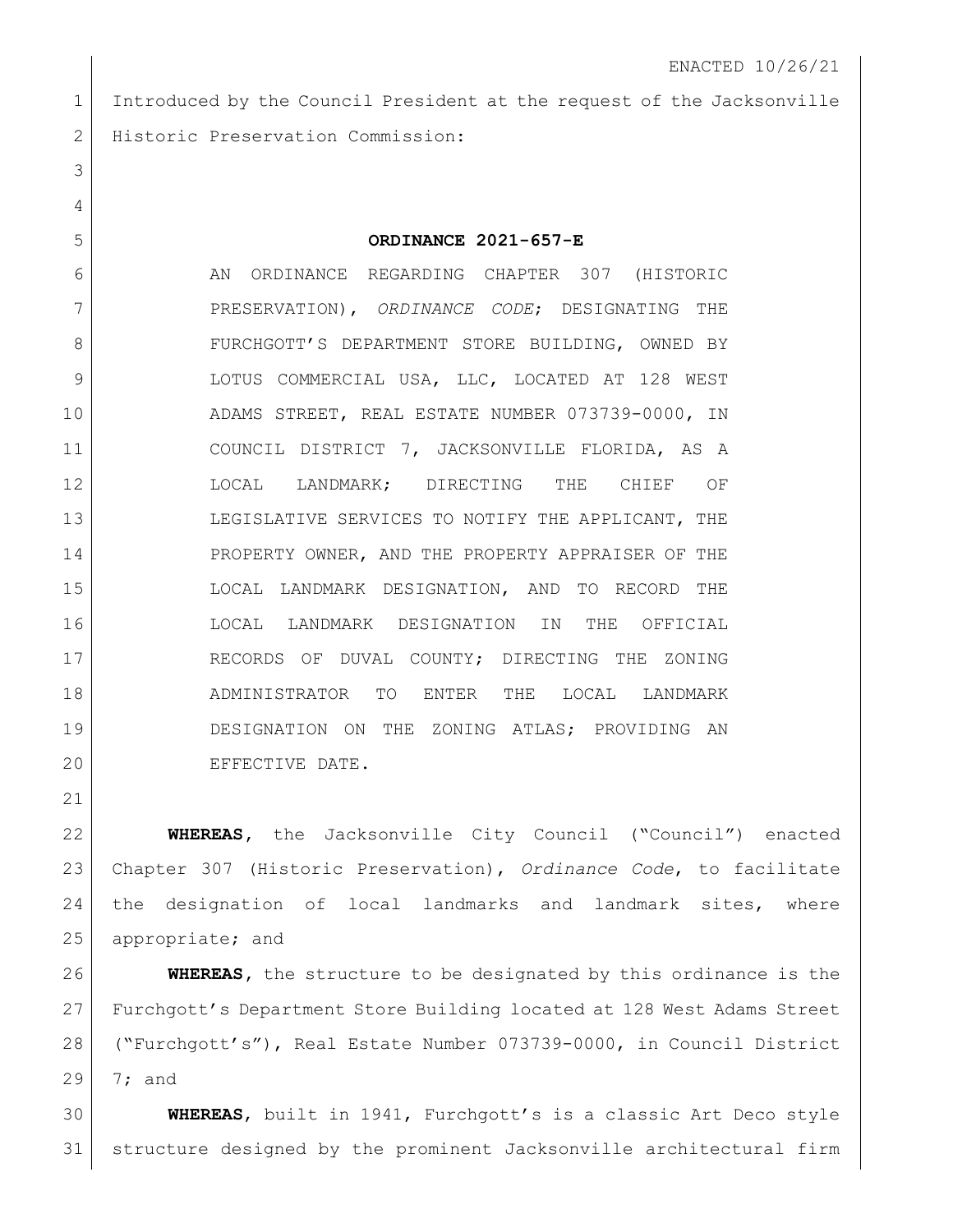1 of Marsh and Saxelbye; and

 **WHEREAS,** the large five-story building with basement occupies 3 | the southeast corner of West Adams and Hogan Streets and was constructed using steel joists, concrete floors, with brick walls and 5 smooth stucco exterior; and

 **WHEREAS,** Furchgott's represents the tremendous growth of downtown businesses during the fifty-year period following the Great Fire of 1901, as well as the significant role Jacksonville played as 9 the primary wholesale and retail center for the region; and

 **WHEREAS**, Furchgott's is the only downtown building directly associated with one of Jacksonville's most important and oldest retail 12 business until it ceased operation in 1984; and

 **WHEREAS,** pursuant to the requirements of Chapter 307 (Historic Preservation), *Ordinance Code*, the Council has considered the issue 15 of designating Furchgott's as a landmark, taking into consideration its importance and historical value, as more fully set forth in the Designation Application, LM-21-07, and Staff Report of the Historic 18 Preservation Section of the Planning and Development Department, a copy of which is **on file** with Legislative Services and incorporated by reference herein (the "Application and Staff Report"); and

 **WHEREAS**, all public notice and public hearing requirements have been met for designating Furchgott's as a local landmark; and

 **WHEREAS,** on August 25, 2021, the Jacksonville Historic Preservation Commission reviewed and recommended approval of the landmark designation; and

 **WHEREAS,** the property owner is in support of the landmark 27 designation; and

 **WHEREAS,** having met the requisite criteria, the Council finds that it is in the best interest of the citizens of the City of Jacksonville to designate Furchgott's as a local landmark in furtherance of historic preservation and protection; now, therefore

 $-2-$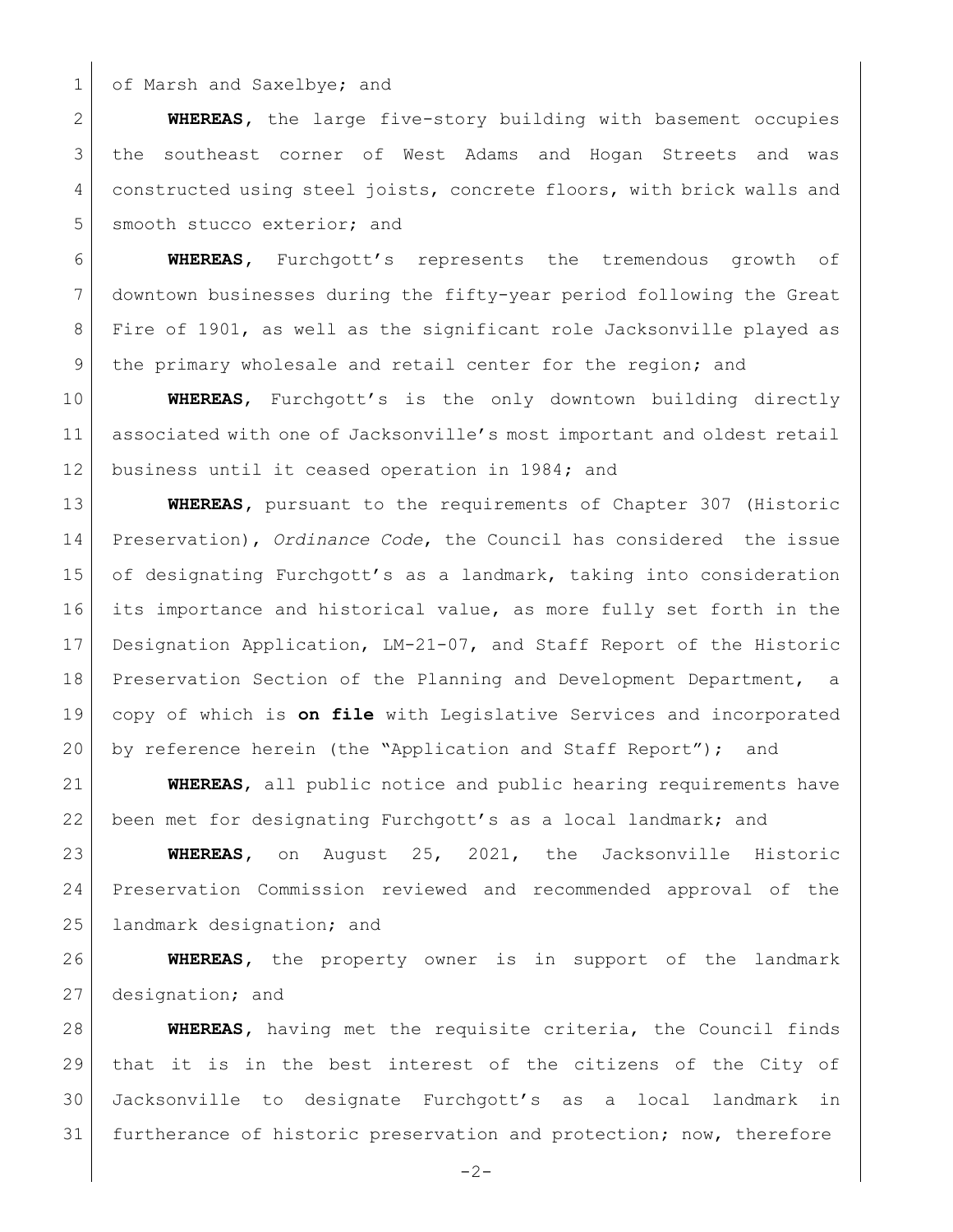**BE IT ORDAINED** by the Council of the City of Jacksonville:

 **Section 1. Designation of Local Landmark**. Pursuant to Chapter 307 (Historic Preservation), *Ordinance Code*, the Council hereby designates the Furchgott's Department Store Building located at 128 West Adams Street, Real Estate Number 173739-0000, in Council 6 District 7, as a local landmark.

 **Section 2. Satisfaction of Requisite Criteria**. The Council hereby finds that the Furchgott's Department Store Building located at 128 West Adams Street meets five (5) of the requisite criteria set forth in Section 307.104(j), *Ordinance Code*, as more fully set forth 11 in the Application and Staff Report.

 **Section 3. Notice and Recording of Landmark Designation**. Pursuant to Section 307.104(m), *Ordinance Code*, the Council hereby directs the Chief of Legislative Services, as designee of the Council Secretary, to notify the applicant, the property owner, and the Property Appraiser of the designation of the landmark and to record 17 | this ordinance in the official records for Duval County, Florida.

 **Section 4. Landmark Designation on Zoning Atlas**. Pursuant to Section 307.104(n), *Ordinance Code*, the Council hereby directs the Zoning Administrator, as designee of the Director of the Planning and Development Department, to enter the local landmark designation on the Zoning Atlas, in accordance with Section 656.203, *Ordinance Code*.

 **Section 5. Effective Date.** The enactment of this ordinance shall be deemed to constitute a quasi-judicial action of the Council and therefore shall become effective upon signature by the Council 26 President and Council Secretary.

- 
- 
- 
- 
- 
-